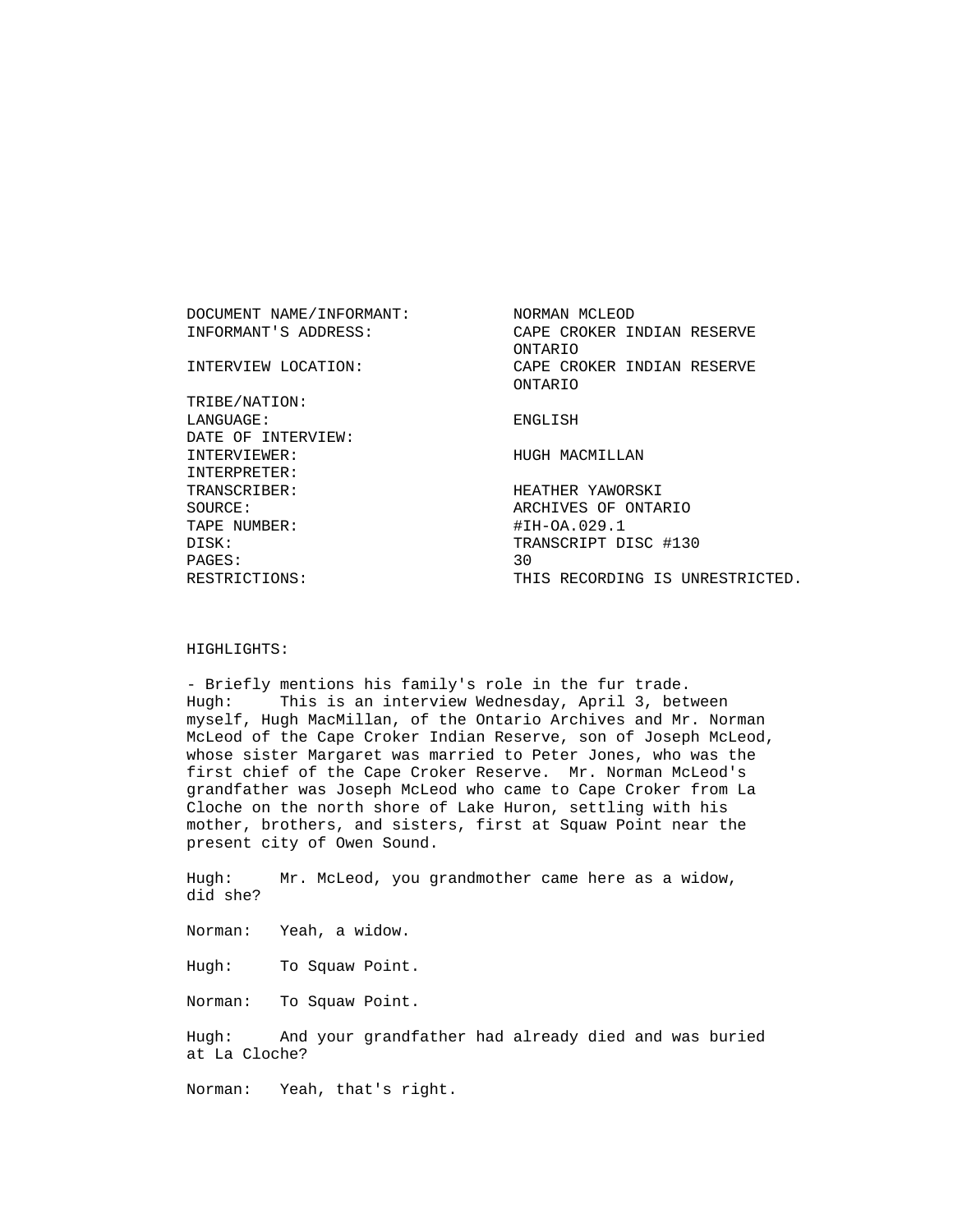Hugh: Now, did she consider it herself...? Was she a full blooded Indian or part?

 Norman: No, no, just part. We are what the French call the Metis.

 Hugh: Was there many in that group that came down at that time?

 Norman: No, I wouldn't know, not from there. I don't know, not from La Cloche.

 Hugh: Do you think there was more than just her family that just come here and settled here, these Metis?

 Norman: Very likely. Because we used to meet other, you know, half Indians, you know. We used to go around, like (inaudible), you know, and all those places. And my father would say he was a Red River man, you know, when he meet them other half Indians, you know. See they called themselves Red River men, you know. They come originally from the west, you know, their father before them, you know. Just like my grandfather, that's where... he was born there, you know.

 Hugh: Your grandfather was born... Do you think he was part Red River?

 Norman: Yes, he was. He wasn't born in this part of the country.

Hugh: He wasn't born at La Cloche then?

Norman: No, no.

Hugh: He just came there?

 Norman: Yeah, he just came there. It's like the other Metis, you know, they had a lot of trouble there, you know, with the fur companies when the amalgamation...

 Hugh: When was this amalgamation that you talked about, Mr. McLeod?

Norman: This 19--, 1820, isn't it?

 Hugh: Yeah, about there, 1821 actually. That was the Hudson's Bay Company and the North West Company when they amalgamated. And as you say they had a lot of trouble.

 Norman: Yeah, both the white elements of the companies and the Indians. The Indians took part, you know. And that's why they moved down. You see, a lot of white elements of the companies, you know, they moved down here after the amalgamation. They didn't want to stay with the company any more. You know, that's the way I heard it.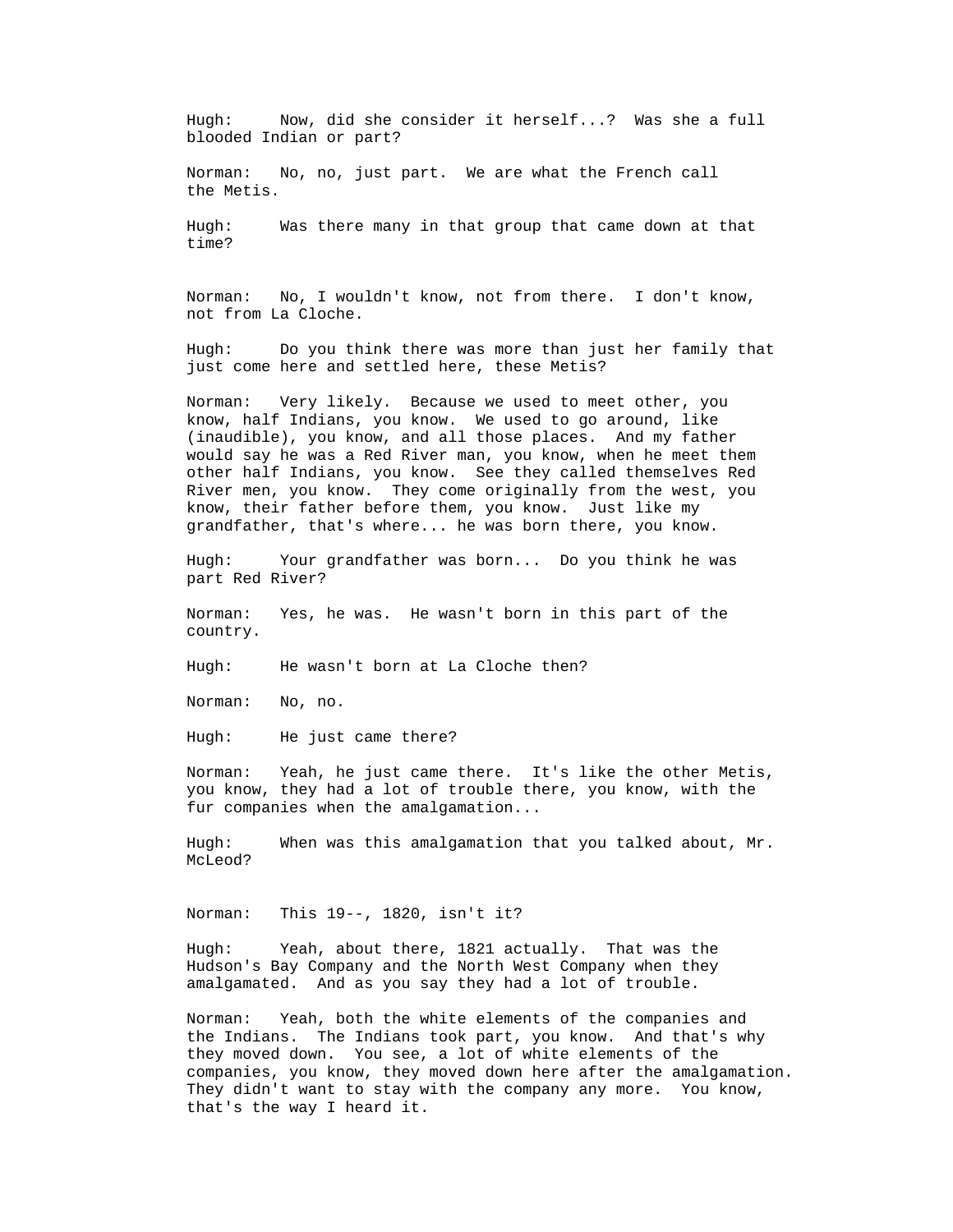Hugh: Do you remember your grandfather? No, you don't remember your grandfather. He died in 1840. Norman: No, no, no, no. Hugh: And you don't remember your grandmother either? Norman: No. Hugh: So you've heard your father talking about this? Norman: Yeah, that's my father's story. Hugh: Who died in 1923?

Norman: 1923, yes.

 Hugh: And did he tell you much about what went on in the fur trade with his father?

 Norman: No, no he didn't. My father, you know, they didn't know very much about that, you know, he was born after. He was born in 1940 (?), you know. All that stuff now, that little trouble they had, you know, was all over then, you know. There was only one company then, you know, the Hudson's Bay Company.

 Hugh: But he was in the fur trade yourself. Was your father, did he ever, was he ever a fur trader?

 Norman: No, no, no. You see he was born in... He was only a year old when his father died.

 Hugh: Oh, I see he, was only a year old. So your father was born, your grandfather was born about 1835 then, because your father died in 1923 is that right?

Norman: Yeah.

Hugh: And he was 87 so that means he was born about 1836.

 Norman: Yeah, about that. We're just guessing, you know, but that's about as close as I can get it, you know.

Hugh: Yeah, that's fine, that's good.

Norman: Yes, yeah, that's right.

 Hugh: Well did you ever hear where your McLeod, your Scotch McLeod ancestor came from?

Norman: The Hebrides

Hugh: The Hebrides in Scotland?

Norman: Yeah.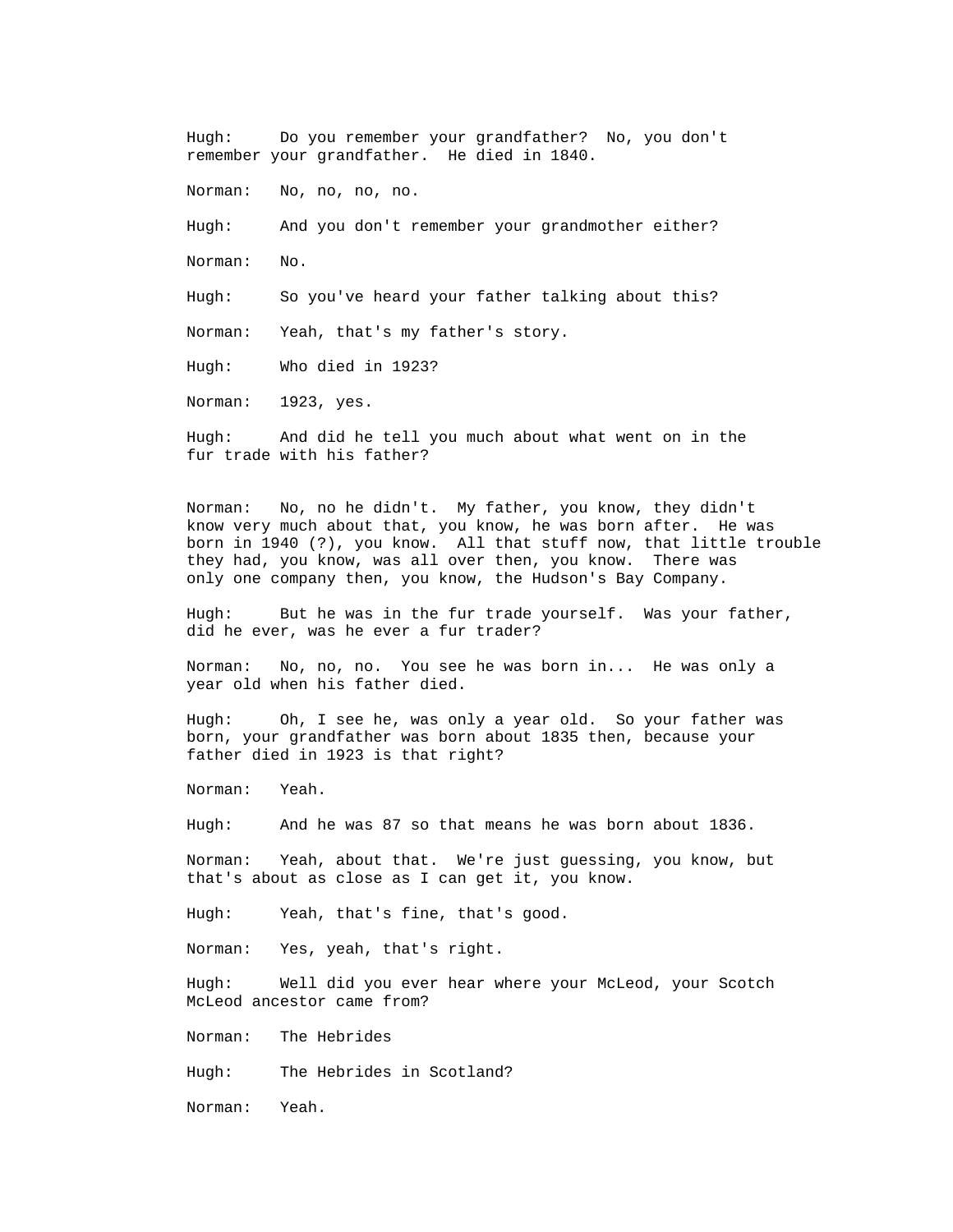Hugh: Now that would be what, your great-grandfather, or great-great-grandfather, do you think?

 Norman: That would be my great-grandfather, yeah. The Scotchman was my great-grandfather.

Hugh: Now what do you think his name was?

 Norman: Well, I always had the impression his name was Joe or John. But, you see, I heard my father mention Norman and Archibald. See, I was under the impression they are brothers of my great-grandfather. I may be wrong, you know, but (inaudible).

 Hugh: Well, there were quite a few McLeods in the North West Company. Before 1821 there were, oh, five or six McLeods in the North West Company. There was only about one that I know of in the Hudson's Bay Company.

 Norman: Well, in my family there was this two names must have been pretty prominent, you know, Norman and Archibald. You know, I've mentioned them several times.

 Hugh: Did this great-grandfather of yours, did he stay in the west?

Norman: No, he went back.

Hugh: Back where?

 Norman: Back to Scotland. You see he had a family, you know, an Indian family, you know. There was two of them big enough to go to school, a boy and a girl. Before he left he took them down to St. Paul in the United States. He took them there to school, he put them in school.

Hugh: That would be your grandfather's brothers, brother and sister, would it be?

Norman: Yes, yeah, they would be.

Hugh: Do you remember their names?

Norman: No I don't, I don't. I never heard.

 Hugh: Your great-grandfather sent one of your grandfather's brothers and one of your grandfather's sisters down to school in St. Paul.

 Norman: Yes, in St. Paul. That's before he left. He put them because he knew he was leaving, you know.

Hugh: And that was before he went back to Scotland?

Norman: Yes, yeah.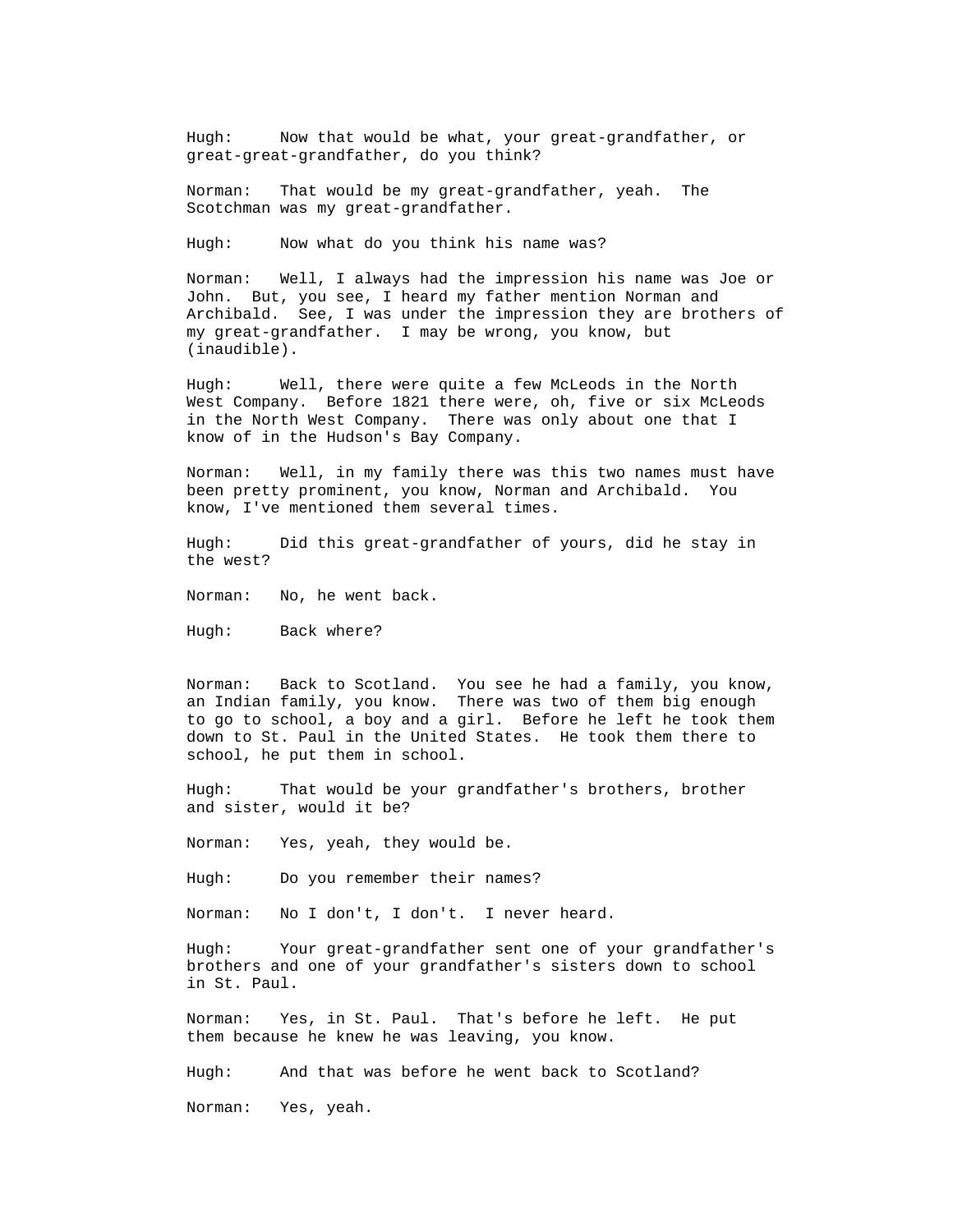Hugh: And he went back and retired in Scotland?

Norman: I don't know what he did, he never come back.

 Hugh: Now did you ever hear what happened to their descendants?

Norman: They didn't stay very long, they say.

Hugh: In school?

 Norman: Yeah, they run away. Indian kids, you know, they run away.

Hugh: Did you ever hear where they got to?

Norman: No, no, I never heard.

Hugh: Did they come down here with your grandmother?

 Norman: No, no. That's the only branch of the family, you know, I know that come this way -- my father's family.

 Hugh: Well, your great-grandfather working for the North West Company, he would have been in Montreal, I suppose, the odd time with the company too, because...

Norman: Yeah, I suppose, I don't know.

Hugh: That's where their head office was, in Montreal.

Norman: Yeah.

 Hugh: Did you have any McLeod relatives or connections in other parts of Ontario?

Norman: No, no, I don't.

 (END OF SIDE A) Norman: No. No, I tell you I don't.

 Hugh: When I was talking to you earlier you mentioned something about Glengarry County.

Norman: Yeah.

Hugh: What was the connection there?

 Norman: Oh, it was just, that was just the story. Some of the Metis they moved down to Glengarry after the big companies broke up. Yeah, see they must have had relatives there, you know. Or maybe their ancestors came from there, and some of them went down to Newmarket here. That's the way the story goes.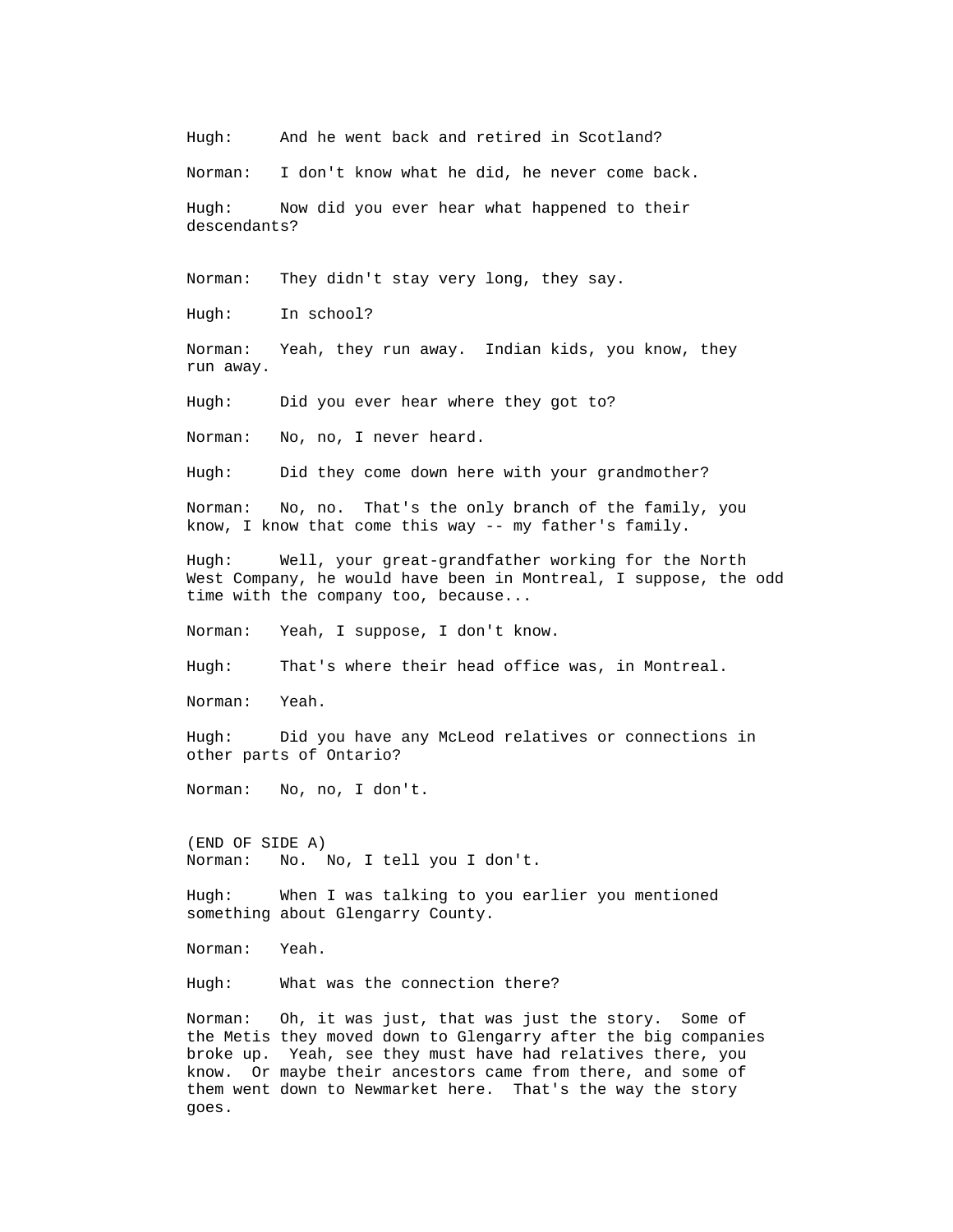Hugh: Did you ever hear any names mentioned that went down there?

 Norman: No. Well, MacMillan, that was one name that I remember, you know. I don't know why I remember it, you know.

Hugh: MacMillan?

Norman: MacMillan, yeah.

Hugh: Same as mine.

Norman: Is your name MacMillan?

Hugh: Oh yes.

Norman: Oh, gees I sorry.

Hugh: That's all right. I've got some Indian relatives too.

Norman: You have, eh?

 Hugh: Oh yes. Well, see some of my family were in the fur trade with the North West Company at the same time, so that's...

Norman: So that's your name, eh?

Hugh: That's right.

Norman: By God, shake hands. (laughs)

 Hugh: Did your grandmother... Sorry, your aunt, now she married Peter Jones. He was the first chief here at the Cape Croker Reserve.

Norman: Yeah, yeah.

Hugh: And she was the oldest in the family, eh?

Norman: Yes.

Hugh: How did she happen to marry Jones?

Norman: Oh, I suppose Jones saw her and liked her looks.

Hugh: Yeah, she's a nice looking woman.

 Norman: Yeah, she was, yeah. He was a nice looking man too, they say. He was a big man, you know, big, mighty hunter.

Hugh: Was he?

Norman: Yeah, that's what they say. He was a very enterpris-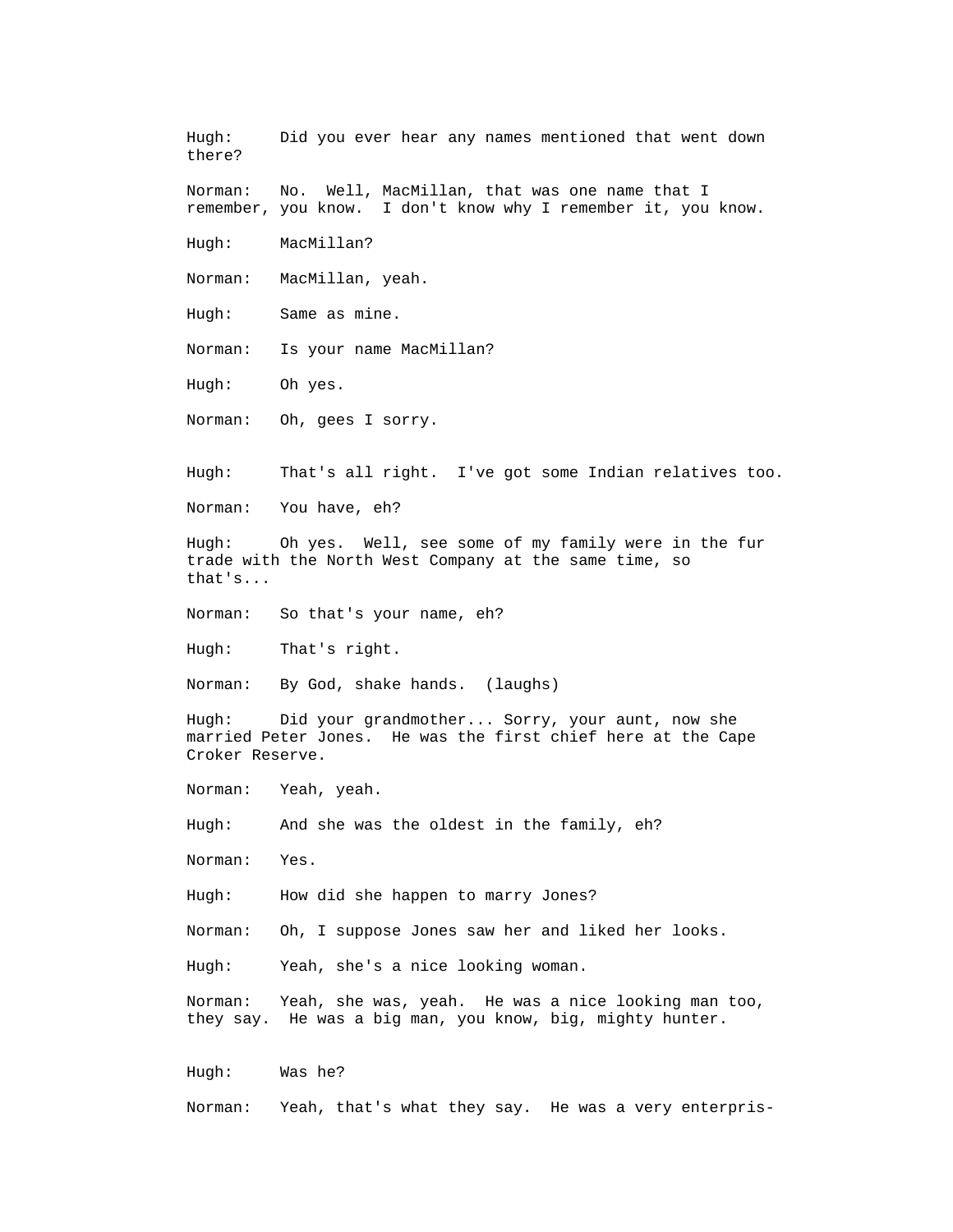ing man.

Hugh: Was he about the same age as she was?

Norman: No, he was a lot older.

Hugh: Was he?

Norman: Yeah. He was about 25 years older than she was.

Hugh: Was he?

Norman: Yeah.

 Hugh: Did, what about the rest of her brothers and sisters and her mother? Now when she married him what happened with them? Where did they go to?

Norman: Which family?

Hugh: Well, I mean your father and your aunt's other sisters.

 Norman: Well, one of them married Peter Johnson. There's a Johnson family here come from the...

Hugh: Yeah.

Norman: And the other married MacGregor, Birch Island.

 Hugh: Oh yeah, that's Duncan MacGregor of Birch Island. That's up near Little Current.

 Norman: You heard about him. He was the son of a trader, fur trader.

 Hugh: And did your aunts and your father move onto the reserve here too when your aunt married the chief?

 Norman: Oh yes, we all moved, we got admitted into the band. I wasn't born then, you know, but...

 Hugh: Yeah, but your father and the rest of the family got admitted into the band.

 Norman: Yeah, with all the benefits. There was good benefits then, you know. That's pretty near 100 years ago.

 Hugh: Right. That's a little over 100 years ago actually, a little over 100.

 Norman: Dollar was worth a lot of money them days, you know, practically the Indians were able to live on the Treaty money, you know -- with a little fishing, of course. Yeah, it was really...

Hugh: All this McLeod family, then, were admitted into the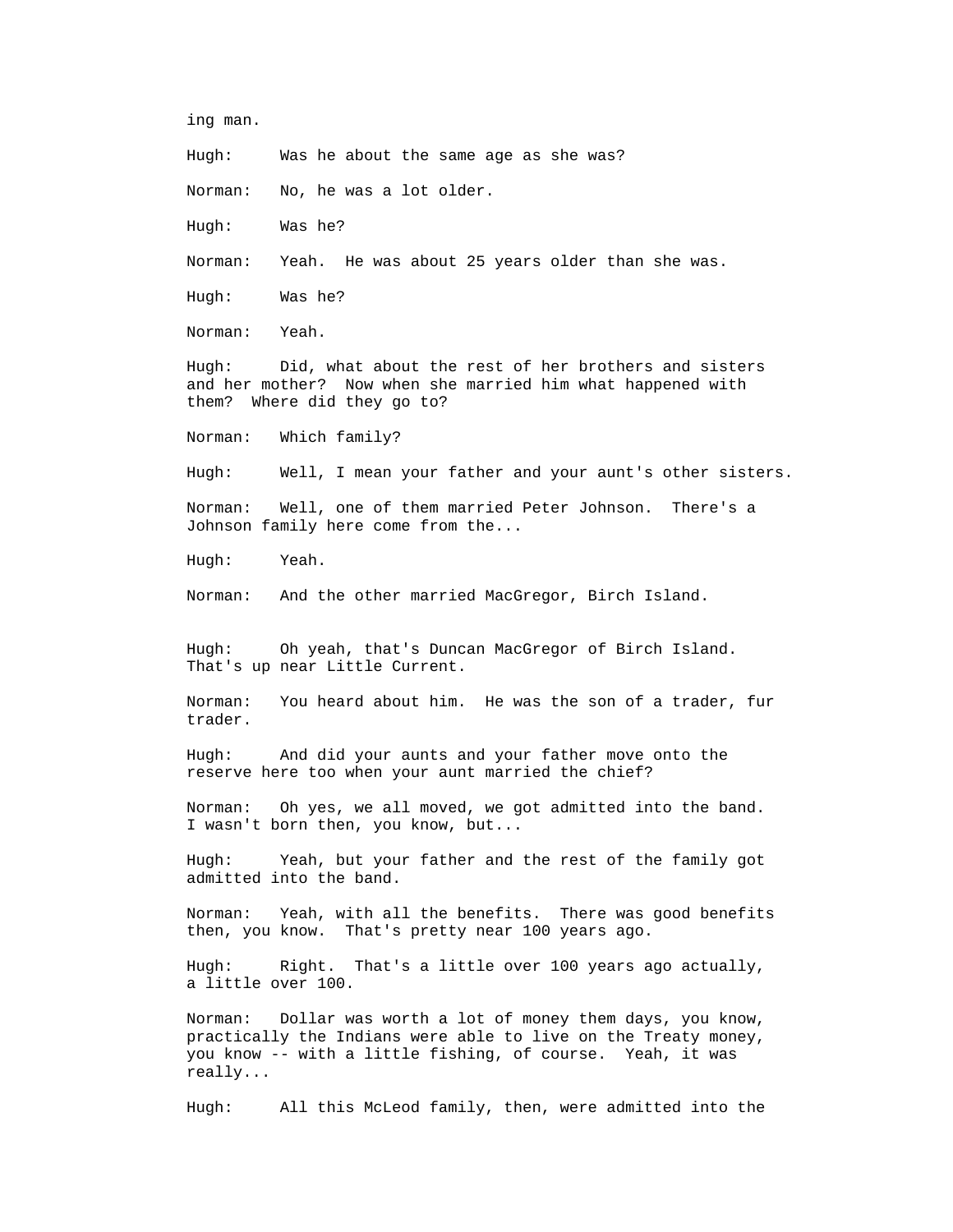Indian band at that time?

Norman: Yeah, right here, yeah.

Hugh: So the chief sort of got himself a big family.

 Norman: Oh gee whiz, yeah. I hope it's a good family. (laughs) Well, he was generous that way, you know. We're not the only people that got admitted into the band. There were other, you know, free. No strings attached, not like the McLeod marriage. (laughs)

 Hugh: Did you ever...? Now I suppose your father, of course he'd speak Ojibway and English...

Norman: Yeah, and French.

Hugh: And French too?

Norman: They all spoke three languages.

Hugh: Did you ever hear any of them speak Gaelic?

 Norman: No, no, they didn't speak Gaelic. You know, most of the Hudson's Bay employees, I suppose the North West, they all spoke three languages.

Hugh: Oh yes, and some of them four.

Norman: Yeah, I guess so.

 Hugh: Well, you see a lot of them being Scotch would speak Gaelic. They wouldn't speak it to the Indians because they wouldn't understand it.

 Norman: Oh, I'd say... That's the way they used to carry on a conversation when my aunts come to visit, you know. Maybe they'd start off with the Indian, you know, and then finish off with the French. They just use the three languages. That's... They were brought up, you know, in the fur company.

Hugh: Did your father speak French?

 Norman: Oh yes, yeah, and English too. Although in them days they didn't get much schooling, you know, they just picked it up, you know, at home, you know.

 Hugh: Well, they would have got some schooling, your father and your aunts, eh?

 Norman: Well, very little. But they could read, you know, they could read the Indian, which is what I can't do. Funny, isn't it?

 Hugh: Yes. You were born -- you're 81 -- so you were born in... So you have a large family yourself then?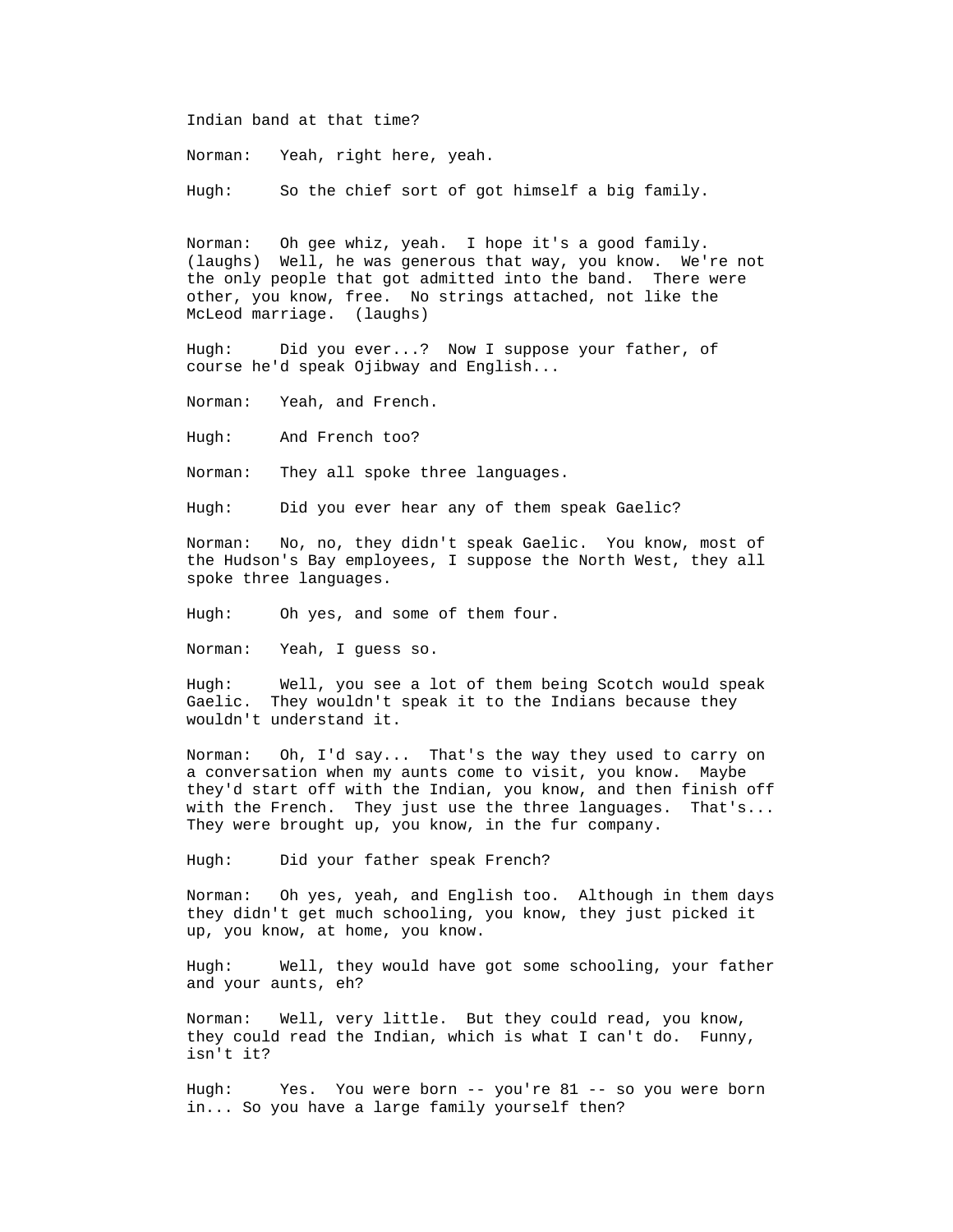Norman: No, I just got one boy living, that's all.

Hugh: One boy living, but you had other children?

Norman: Yeah, I had two boys, two more, they're dead.

Hugh: And Stanley, does he live here?

Norman: Yeah.

 Hugh: He lives right here on the reserve. And you have two other boys that are dead?

Norman: Yeah, yeah. You want their names?

Hugh: Yeah, okay.

Norman: David and Kenneth.

Hugh: Did either of them have any families?

 Norman: Oh, they died. Well, that Kenneth died when he was a baby, but David was 34 when he died.

Hugh: Did he have a family?

 Norman: No, he didn't. As far as I can tell he didn't have any.

Hugh: And your son Stanley, does he have a family?

 Norman: Well, that's what they say, but he's not married. He's not married, but he's got a family, they say. But I don't want to admit it. (laughs)

 Hugh: Does your, well, what about your brother Elijah, did he have a family?

Norman: No.

And your brother Archie? Hugh:

No, he didn't have a family either. Norman:

Hugh: Joseph?

Joe, he only had one that is living. He had another Norman: one -- I don't know their name, died when they were small. But he had one girl growed up.

Hugh: Yeah? What's her name?

Norman: Well, I don't know her name, she's married. But her name was Elizabeth, I guess Elizabeth McLeod would be all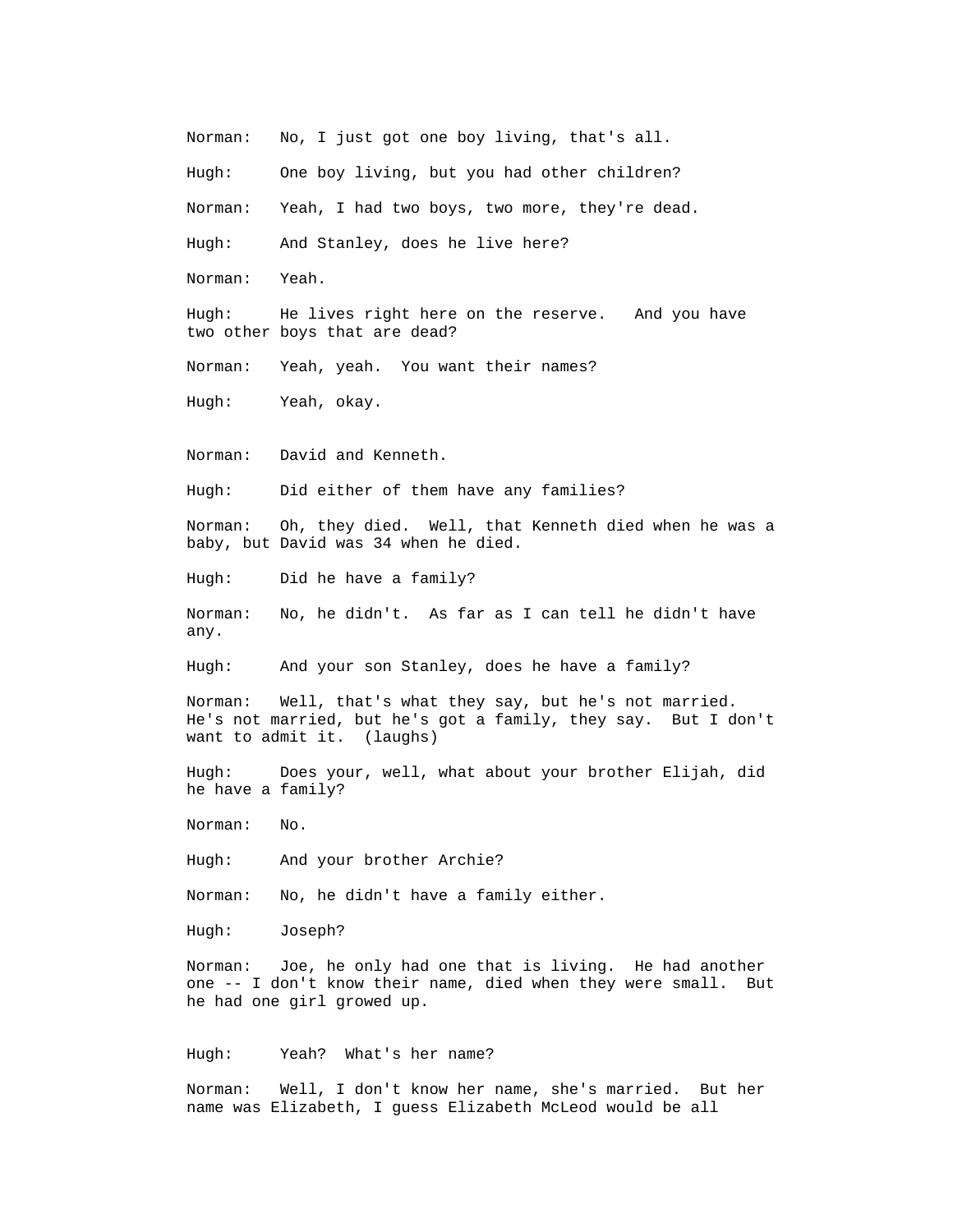right. She's married but I don't know her name.

Hugh: Does she live here on the reserve?

 Norman: No, she lives down in Toronto. Yeah, she hasn't been here, been home to visit only once in 30 years. She's not very old, she's about 60 years old.

And your brother John, did he have a family? Hugh:

Norman: Yes, he had a big family.

What were their names? Hugh:

(laughs) Gee, I don't know whether I can remember Norman: them or not. There's Malcolm, and Donald -- no, Alfred...

And who else? Hugh:

Norman: Jack -- John -- Jack.

Yeah, any others? Hugh:

I forget his name -- we call him Max, I guess that's Norman: just good as any. And then Reg, Reggie, real Scotchman. He was a real good boy too. He's in the mine in Sudbury, he's been there 20 years now.

Hugh: And are any of the rest of them here on the reserve, this Malcolm, or where is he?

> He's in, he works in Clarkson for the V.A., I think. Norman: Pat, I don't know where he is. I don't think he's got a steady job.

Who's that Pat, which one is he? Max, or...? Hugh:

Oh, he's down in Preston. Norman:

Hugh: Who, Max is?

Yeah, he's all right, he's a (inaudible). He's been Norman: there ever since the War.

And Jack? Hugh:

He was killed overseas. Falaise. Norman:

Hugh: Oh, the Falaise Gap?

Yeah, that's where he used to... Norman:

Hugh: Who was his with?

Norman: Tank Corps, or Simco, I guess.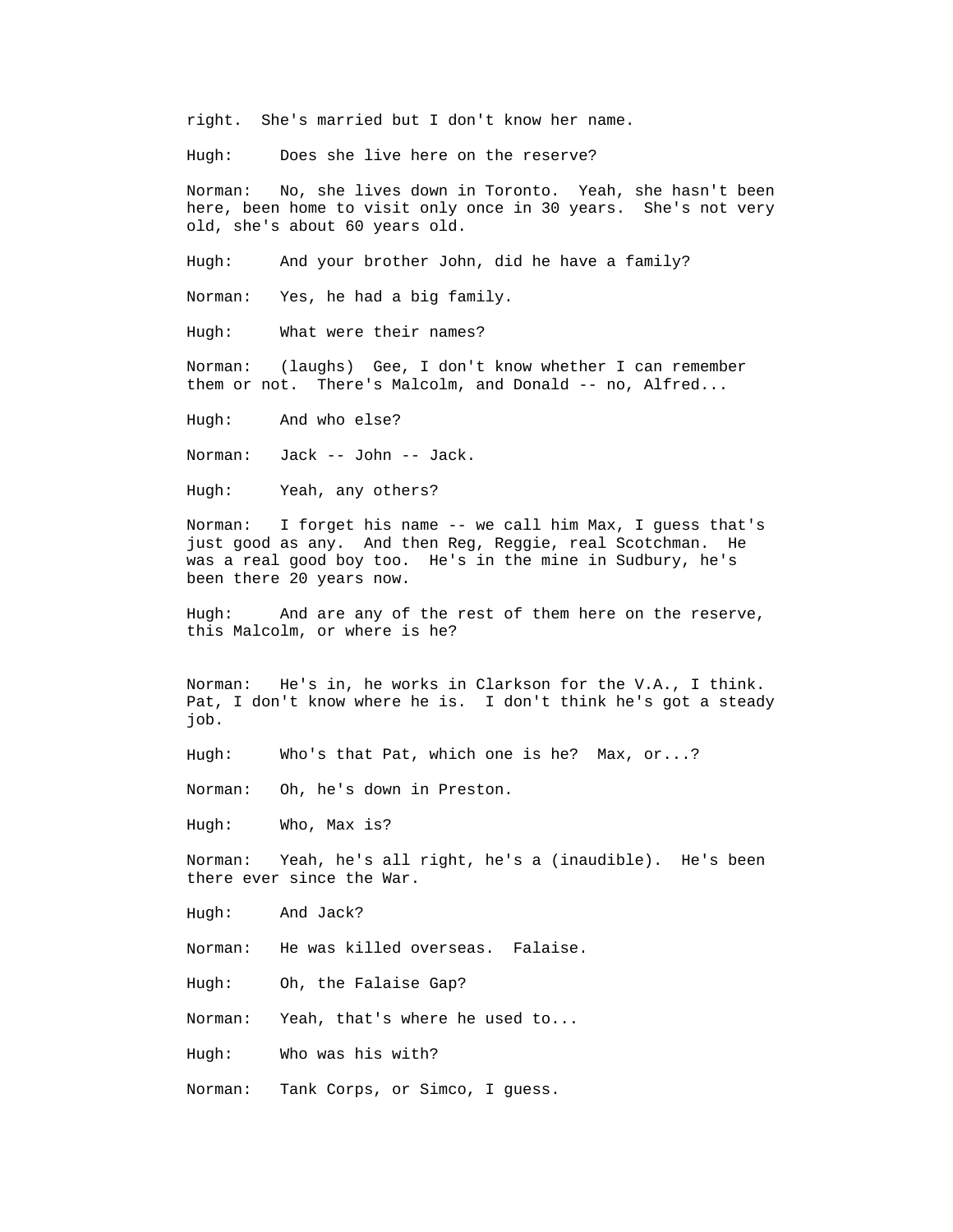Hugh: And Alfred?

He was killed in Italy. He was with the Perth Norman: Regiment.

With the which? Hugh:

Norman: Perth Regiment.

And Donald, where is he? Hugh:

I don't know, in Toronto or someplace. He's all over. He's another good soldier, went overseas, he even went Norman: to Korea. Only he drinks too much, that's the only trouble he has.

did any of your people ever go down to Glengarry? Did you ever Hugh: Well, that happens sometimes. Does, did you ever, hear them talking of going down there?

> No, no. Norman:

 Hugh: They just knew that some of them went down and settled there, some of the Metis.

 Norman: Yes, you know, it was family history, you know, heard my father say. I'm sorry I didn't try to remember, you know, more of it. I never paid much attention to it.

What did you do here on the reserve? Were you a Hugh: fisherman?

No, I was just a laborer. I'm the poorest fisherman Norman: in the village. (laughs) I couldn't catch... unless they come right out, right on this dry land, I'd be able to catch one. I was just a laborer. I worked in the saw mills, you know - that's when I was young. And later I worked in the woods. I was in the woods in New Ontario till I was 65, 67, I think, when I quit up there. The snows got too deep for me.

Hugh: Where was this at?

Oh, I worked all over. I worked at Longlac up to e Port Archer, you know, Sioux Lookout. I never stayed with on Norman: company very much. The longest I stayed with one company was Abitibi. I think I stayed three winters for Abitibi.

> Did your family ever keep any old letters, or papers? Hugh:

No, no. I gather everything up maybe once a week, Norman: throw them in the fire. I'm afraid of paper, you see, because I'm not careful, you know. I leave everything around. I'm afraid of fire, catch fire.

Hugh: Do you have a picture of your father?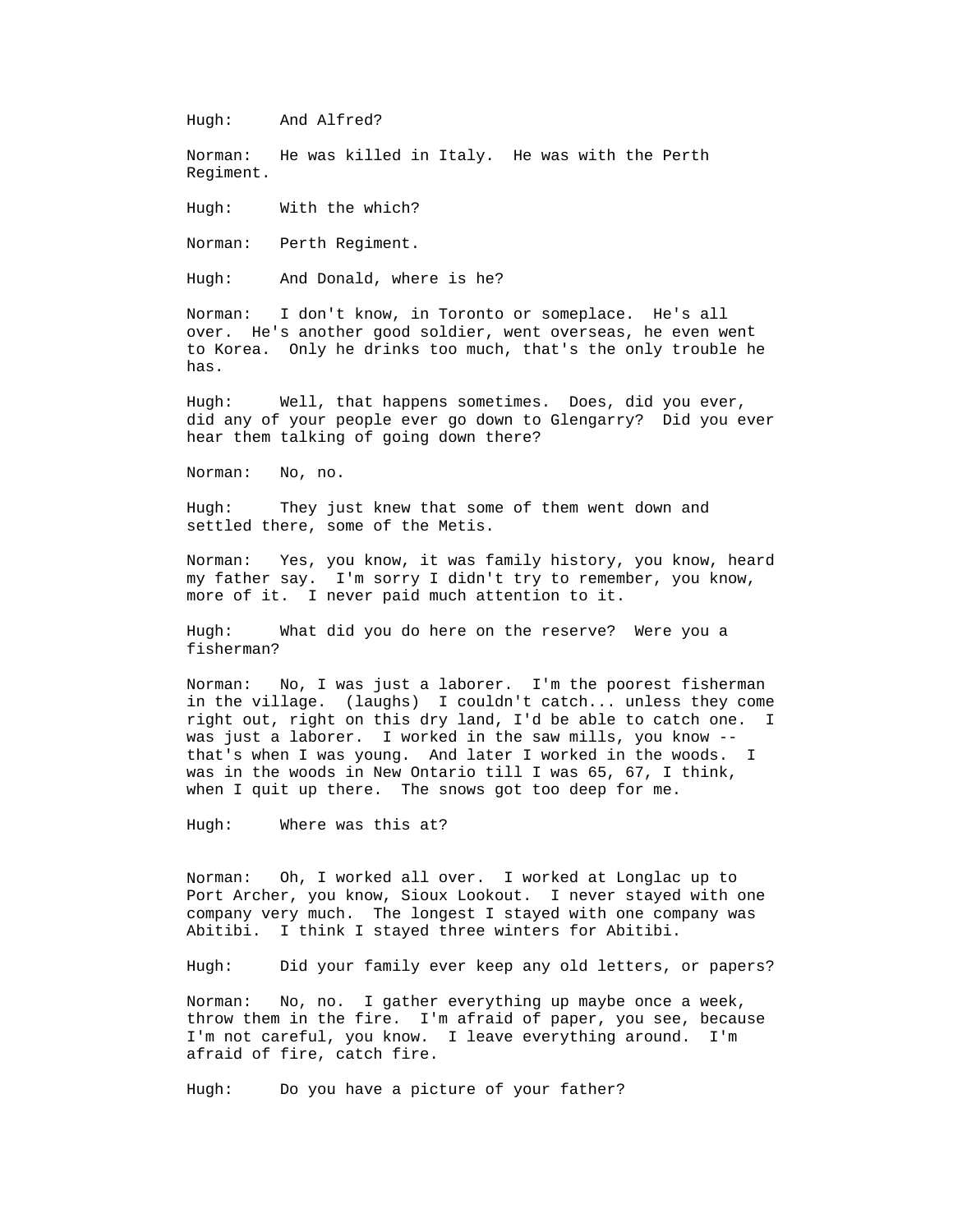Norman: No, I haven't, I haven't.

Do you have a picture of your grandmother? Hugh:

Manitoulin Island. There was a picture knocking around, you Norman: No, no. I had it but I think I give it away to know, my father too, but I don't know who's got it. I haven't got it, I didn't keep it, I don't keep any pictures. I never kept any pictures. Funny, isn't it? Well, my wife was like that too, you know, never took an interest in pictures, you know.

> What was your wife's name before she was married? Hugh:

Her name was Lamandiere. Rose Lamandiere. Norman:

Hugh: So she'd be part French and part Indian?

 Norman: Yeah, oh yeah. I don't know, she might have been all Indian, she was very dark. That's why my son is almost black. (laughs) But I don't think that color comes from the Indians, I think it comes from the Mediterranean races.

Well, that could be, yes. Hugh:

You know, I saw one lady in France just like my wife, Norman: just as dark, you know, and just the same. I damn near took after her. (laughs)

Did you think the Metis, your Metis relatives, made a Hugh: good deal when they moved in with the, on the Indian reserve?

No, oh no, I don't think so. Norman:

You think they would have been better to... Hugh:

Norman: Stayed with the whites. Oh yes, it would have been better. They would have got more push from the whites. That's one of the faults of the Indian races -- too easy going. Everything, you know.

> Well, all races have got some faults. Hugh:

Norman: Eh?

I said the whites have got a few faults too.  $Hugh:$ 

Oh yes, of course, of course. But they're the most, Norman: they're more progressive than anybody else, than other race.

So you don't think they made such a good deal coming Hugh: and taking the treaty money and...

Norman: For my family?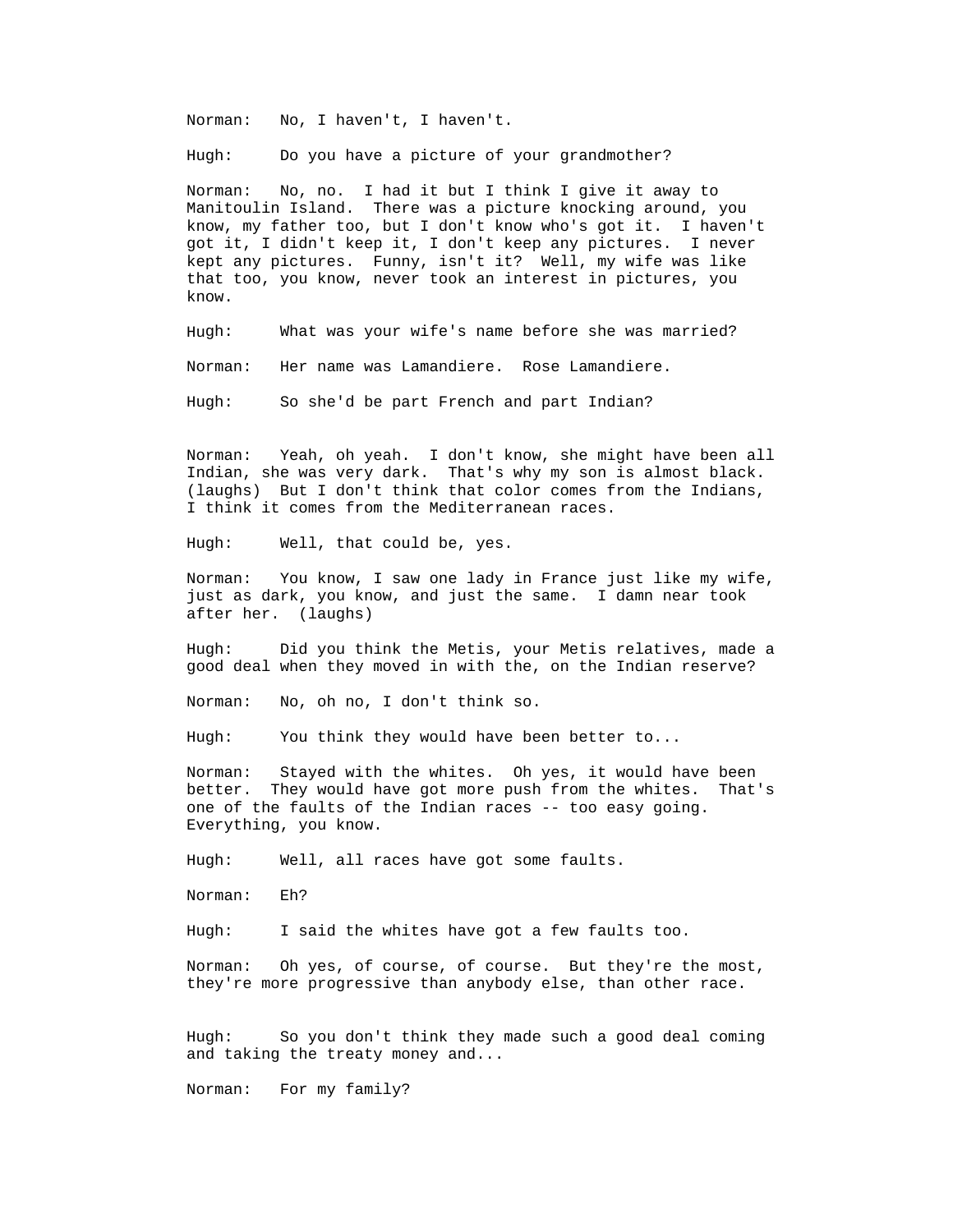Hugh: Yeah.

No, no, I don't, I certainly don't. But what, once Norman: we came here and I was raised here, you know, I became a real Indian.

Yeah, and you became used to it. Hugh:

I'm not used to it, I became a real Indian. I'm a Norman: real nationalist for Indians, yeah. Well, it wasn't their intention, you know, to harm me, you know. They try to be good to me, that's why they admitted us into the band, you know.

 Hugh: Did your aunt ever talk much about that? Did she ever say much about it?

Norman: No, I don't think so. Well, she wouldn't know.

Well, she must have been fairly well educated, was Hugh: she?

Yeah, she was. Well, they all spoke good English, Norman: you know, about as well as I can.

They would have been educated by the priests? Hugh:

Oh yes, there was always a school, you know. Norman:

Well, were your people always Roman Catholics pretty Hugh: well?

As far as I know, yeah, as far as I know. Maybe the Norman: old Scotchman wasn't a Roman Catholic, but...

Well some of them are too. Hugh:

Norman: Were they?

gh: Oh, a lot of them were, oh yes a lot a lot of them were Roman Catholics. They were usually either Roman Catholics Hugh: or Presbyterians pretty well.

Norman: Yeah, but now I wouldn't trade this status now. I . don't like it but I think I have an obligation to it, you know

Hugh: Yeah, that's right.

But I wouldn't trade it, you know, I'm an Indian now. Norman: No more Scotchman.

Right, right. Hugh:

you know, is try and change the status of the Indian, you know, reserves, you know. They don't want to do it openly, you know, Norman: And that's the policy of the Liberal government, by integration, you know. And, well, removal from the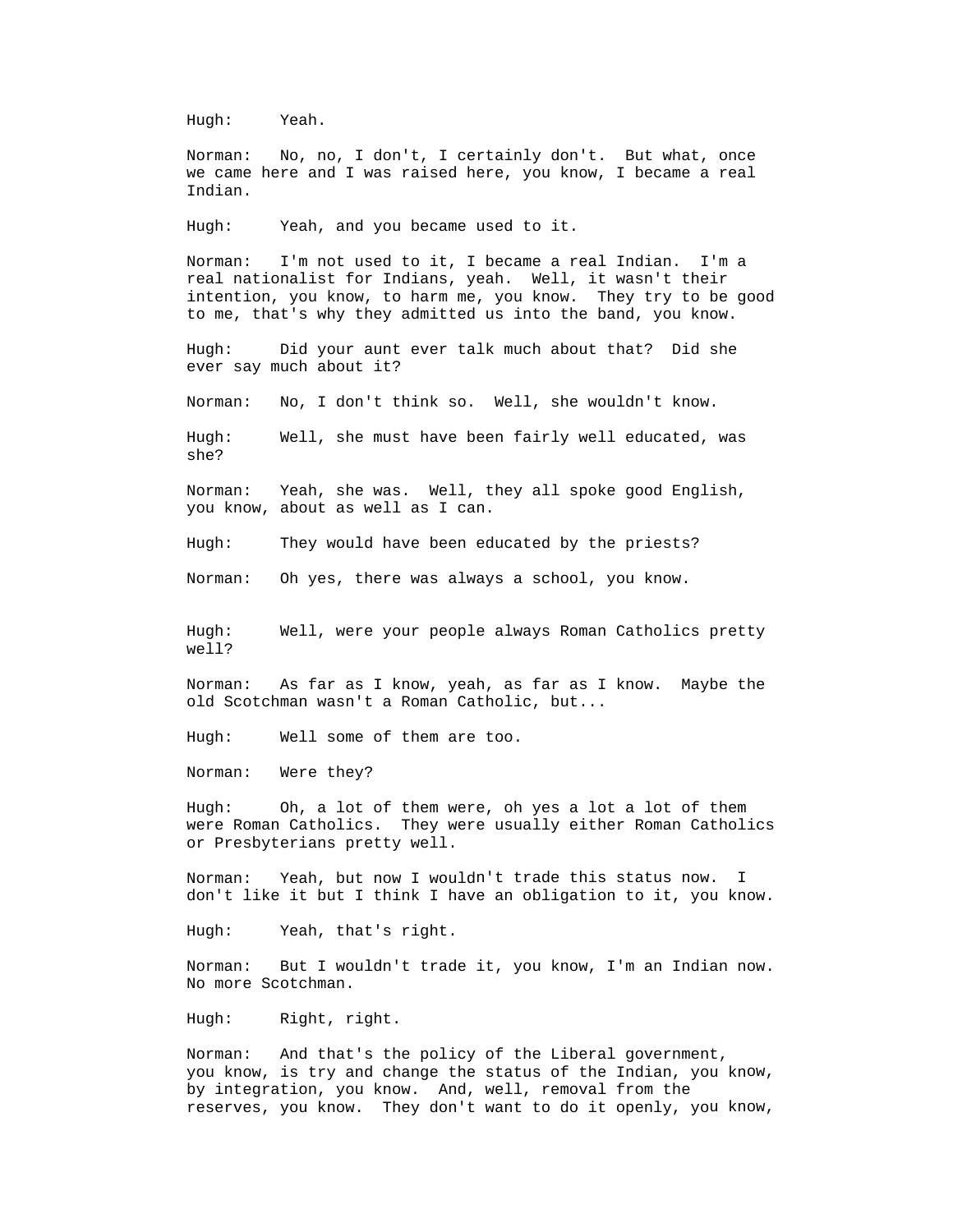but they're doing now all they can, you know.

 Hugh: Well, there's no reason why the people couldn't stay on the reserves if they want to.

No reason at all, no reason at all. Norman:

But if they want to go off the reserve, well, they... Hugh:

 Norman: Sure, just like now, we're free. We're free, we can go to the United States, we're free even to go to the United States. The whole America is ours. What better to live on? Yes sir. [break in tape] ... sets everything out what to do about the Indian rights, you know.

Hugh: What treaty is that?

The Gunshot Treaty. That was the first treaty the Norman: British government made with the Indians, you know, after they got this from the French. What is it, 1760 or something?

Hugh: Yeah, it would be about that.

Yeah, and it was signed at Fort Frontenac, you know. Norman: Invited all the Indians, all the Indians come from the Rocky Mountains, you know, from the Atlantic, you know, and they met there. Oh, it's a great document.

You've read it, eh? Hugh:

Norman: Oh yes. But I don't know whether the Indians think about it, you know. Because it's a long time, it's 40 years, 50 years, 40 years anyways I got out of nationalism. I used to bring that up and some of the Indians are afraid of me.

> They are? Hugh:

Yeah. They say, "Oh gee, that man will go and get us Norman: into trouble." You know, as far as I know the only expression that will get the Indian into trouble is the expression the white man, you know. Every time, you know, when the Indian gets, you know, has a grievance against the government, he doesn't say the government, he says the white man. You see, that's no good. It's not the white man makes that laws or the treaties, it's the government. I don't like that. I try to tell them, you know, I wouldn't use those expressions.

Hugh: Were you ever on the band council here?

Oh yes, when I was young, you know. I got kicked controversy, you know, with other people you should talk Norman: out. They were afraid of me, say I'd get them into trouble. (laughs) See, when I get worked up, you know, I talk pretty loud, you know. Well, that's no good, you know, I don't think so anyway. You know, when you're talking about any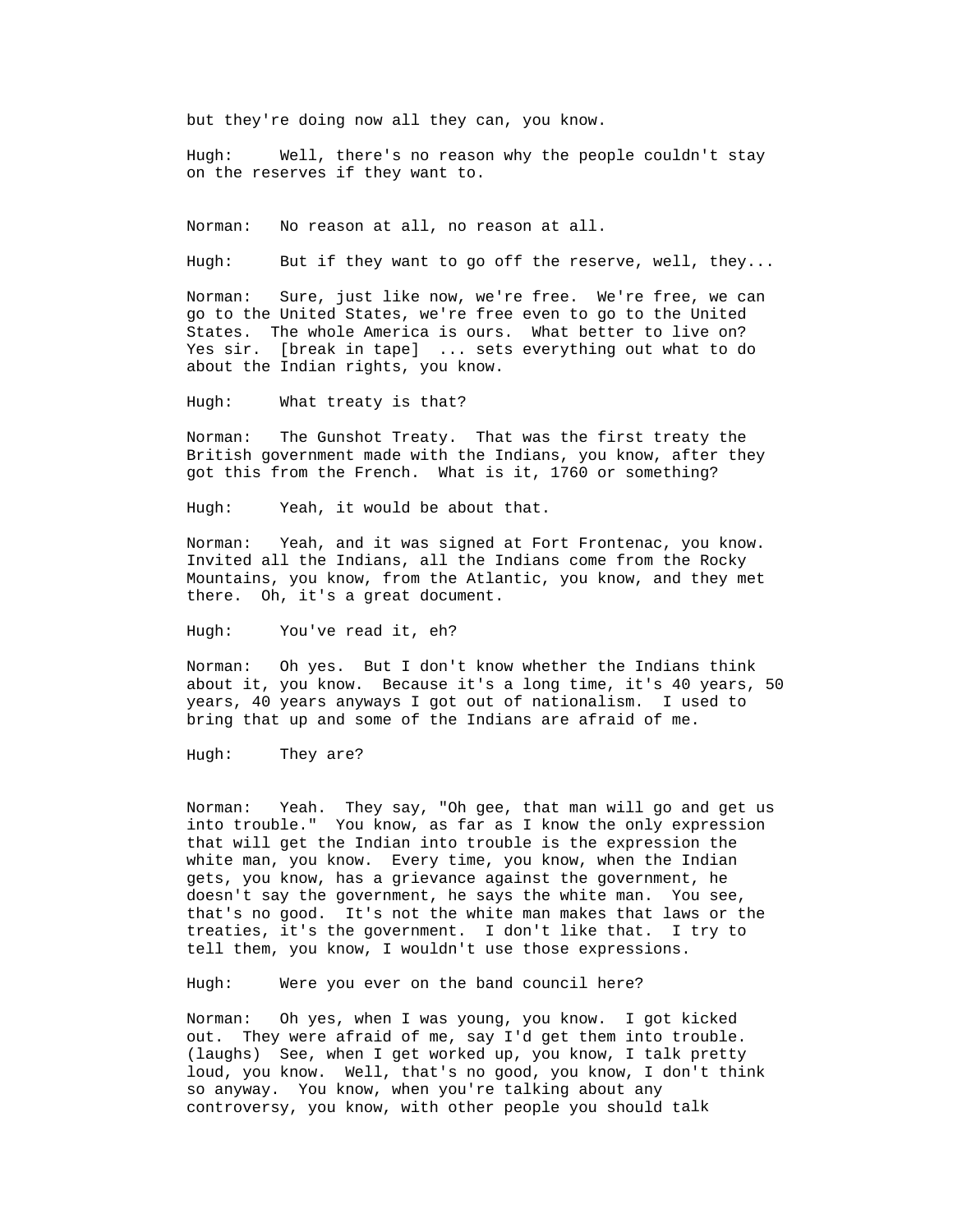quietly, just quietly as you can, you know.

 Hugh: Did you... You were saying before -- that's another sister of your great-grandfather that were sent to school down thing that is of interest to me as far as the history of your family and the fur trade are concerned -- this brother and in St. Paul. Would they have been living at Red River when they get sent down there, do you think?

> No. No, I don't think so. I think they were up Norman: still in Manitoba, you know, in the Red River.

Well that's where I meant. They were living around Hugh: the Red River when they got sent down to St. Paul

Yeah, or up to Saskatchewan there someplace, you Norman: know. Along the river.

You remember your father saying that they didn't like Hugh: it in school, they didn't stay?

Norman: No, that's right. I don't know where he got it. He says they only stayed about a week and they run away.

> Did you ever hear of their names? Hugh:

No, but it was a boy and a girl. At least I don't Norman: remember, you know. Maybe father told us, you know, but I don't remember.

Did you ever, did your father ever hear anything Hugh: about any descendants they had?

Norman: No.

Did they ever keep in touch with him, or try and get Hugh: in touch with him?

No. No, I don't think so, I don't think so. We Norman: don't know anything about, you know, just what we heard from father, that's all. He never mentioned of any relations, you know, any place. Outside of the, my grandmother's side... My grandmother, I guess, must have been married two or three times. She had one daughter up here in Nipissing.

Did she? What was her name? Hugh:

Goulet. That wouldn't be her name, maybe she was Norman: married to Goulet. And there was another one at St. Ignace, you know, in the States.

Hugh: In Michigan?

I forget her name. Norman:

Was it a French name? Hugh: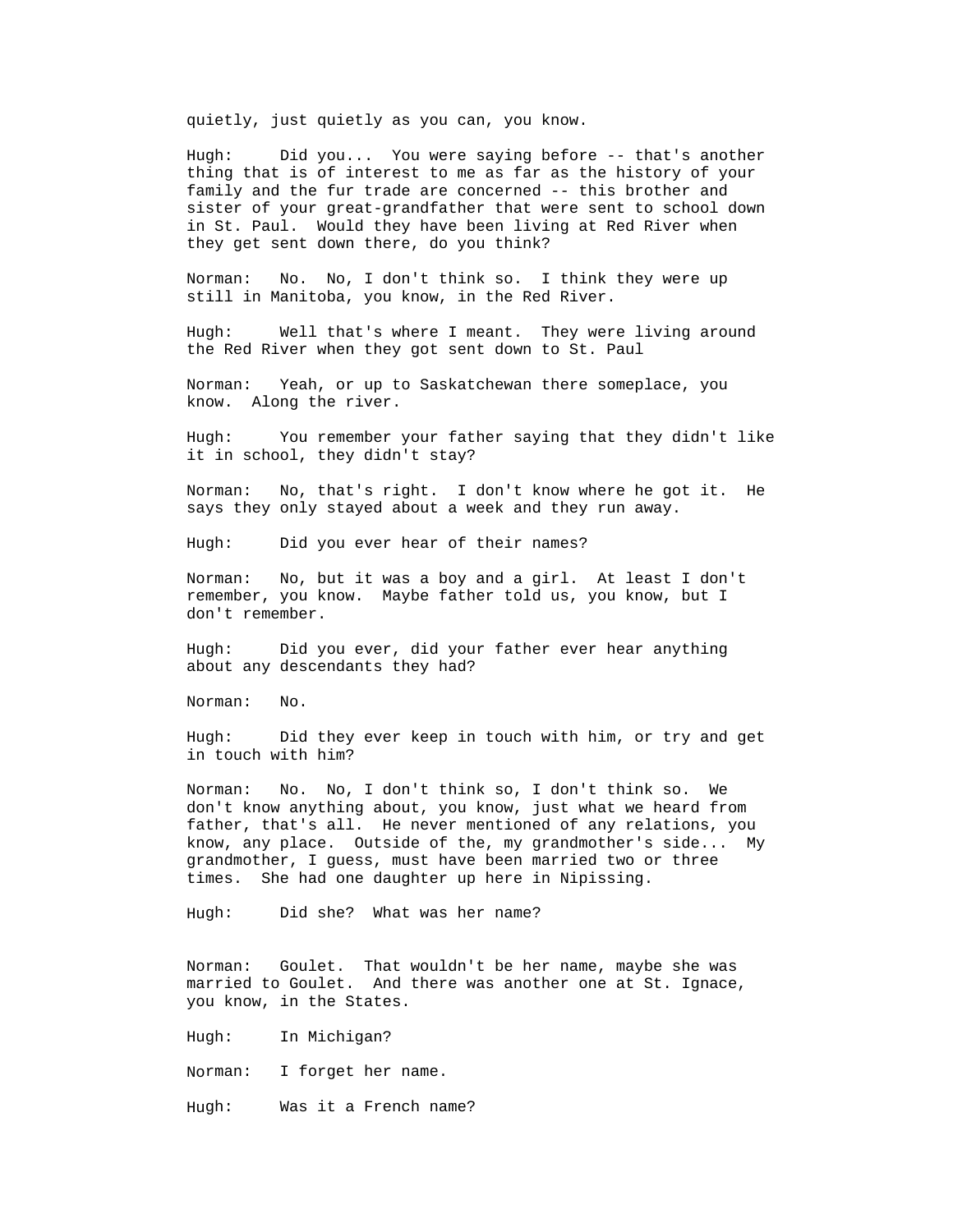Norman: Yeah, a French name, it was a French name.

Hugh: It wasn't Cadeau, was it?

Norman: No.

 Hugh: Now this was your grandmother's daughter by a marriage, or a sister?

Norman: Daughter.

One of your grandmother's daughters by her... Hugh:

First marriage, I suppose. Norman:

 Hugh: Well she was married first to your grandfather, Joseph McLeod, wasn't she?

Norman: I don't know, I don't know. Anyway she's...

Well, she's buried here on the reserve. Hugh:

No, no. Norman:

Oh, I thought your grandmother... Well, she came Hugh: down with...

Oh yes, my grandmother is buried here, yes. Norman:

And she had these other two daughters, this Mrs. Goulet Hugh: at Nipissing, and another daugther at St. Ignace.

Norman: Yeah.

Hugh: Did you ever know them?

No, no, I never saw them. But some of the older boys, Norman: you know, the Johnson boys, you know, they went to see her.

Did they? That's the children of your aunt Louise? Hugh:

Yeah, yeah, the one that was at St. Ignace, you know. Norman: Well, see one of the boys used to sail, you know,...

Hugh: On the Great Lakes? One of the Johnson boys?

Norman: Yeah. And every chance he got, you know, he'd get off at Sault Ste Marie and go and see her aunt, or his aunt.

> Hugh: Now that would be your first cousin, eh? That fellow would be your first cousin?

Norman: Oh yes, yeah.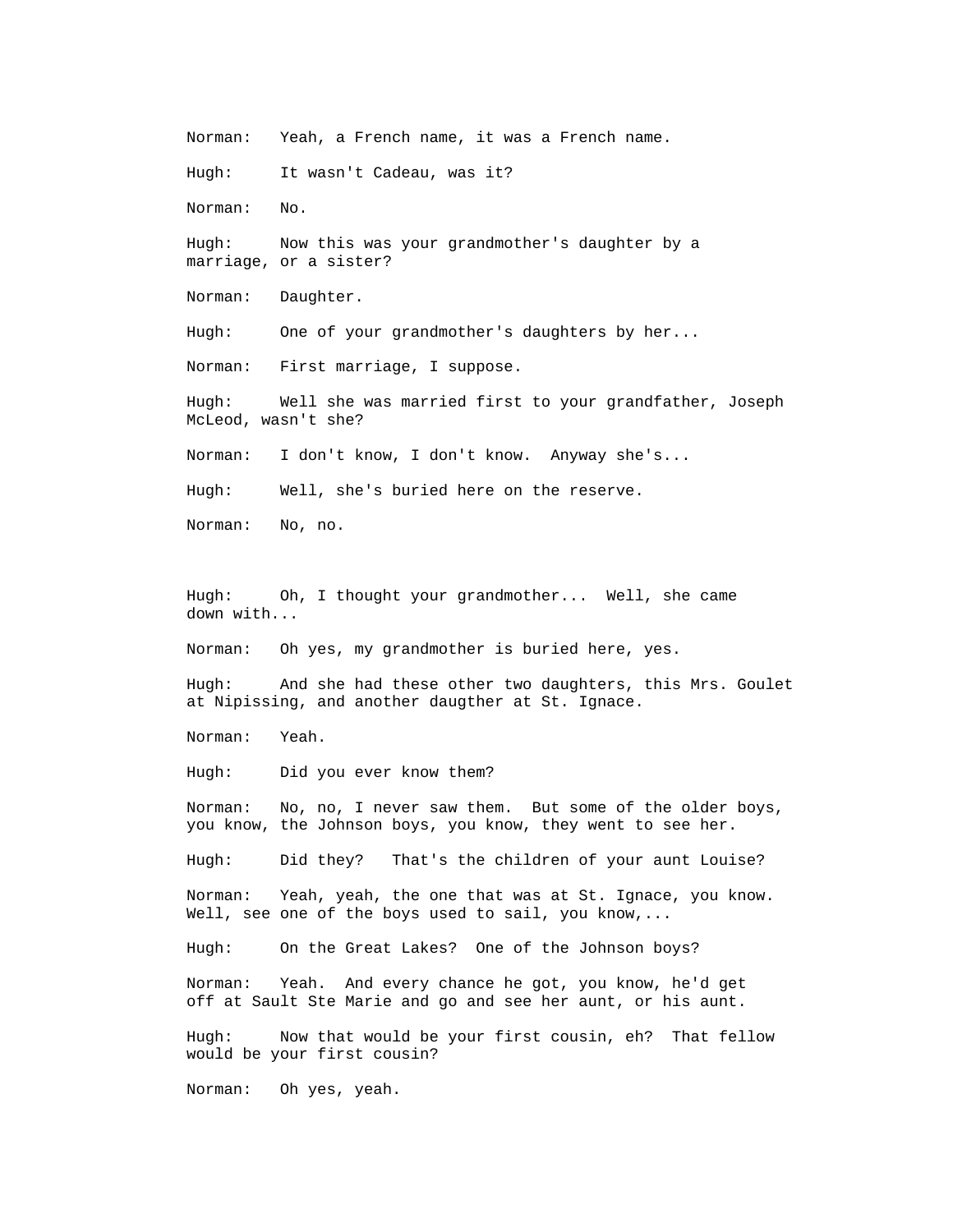Hugh: Is he still alive?

Norman: No, no. Oh they're dead long ago.

Now there's a Mrs. Verna Johnson that lives in Toronto. She comes from the reserve here, she was an (name). Hugh:

Norman: Yes, yes.

Hugh: Elmer's sister. Now is her husband, is that the same Johnsons?

> No. Norman:

Hugh: Her husband's people?

Norman: No.

They're a different family of Johnsons. Hugh:

Norman: Different family, yeah. There were three Johnson families here, three different families of Johnsons. In fact one of them are not Johnsons at all, they just took the name, yeah.

 Does, are there any of these, are there any of your Johnson relatives still living here? Hugh:

Norman: My...

Hugh: Your Johnson relatives, are any of them still here?

 Norman: The second generation, yeah, they're all here, there's lots of them. But the first generation, they're all dead. You mean my cousins? They're all dead. Same as the Jones are my first cousins too, you know, they're all dead.

I was talking to Mrs. Peter Nadjiwon last night, and to her son, John Nadjiwon, who works for the park here. And he Hugh: mentioned an old Indian burial place in one of the caves up here on the escarpment. Did you ever see that?

Norman: Oh, it's not a burial place, it's just some human bones, you know, under the rock. Way up, Halfway Rock, the other side of Tabbish Lake (?). Well, I don't know, they might have been all taken away, you know.

them, just taken last year. Hugh: No, they're still there because he had pictures of

Norman: Oh, is that so? They're Indians, I suppose.

Hugh: Oh yes, likely. Did you ever hear any of the old Indian legends or stories? Do you have any of those?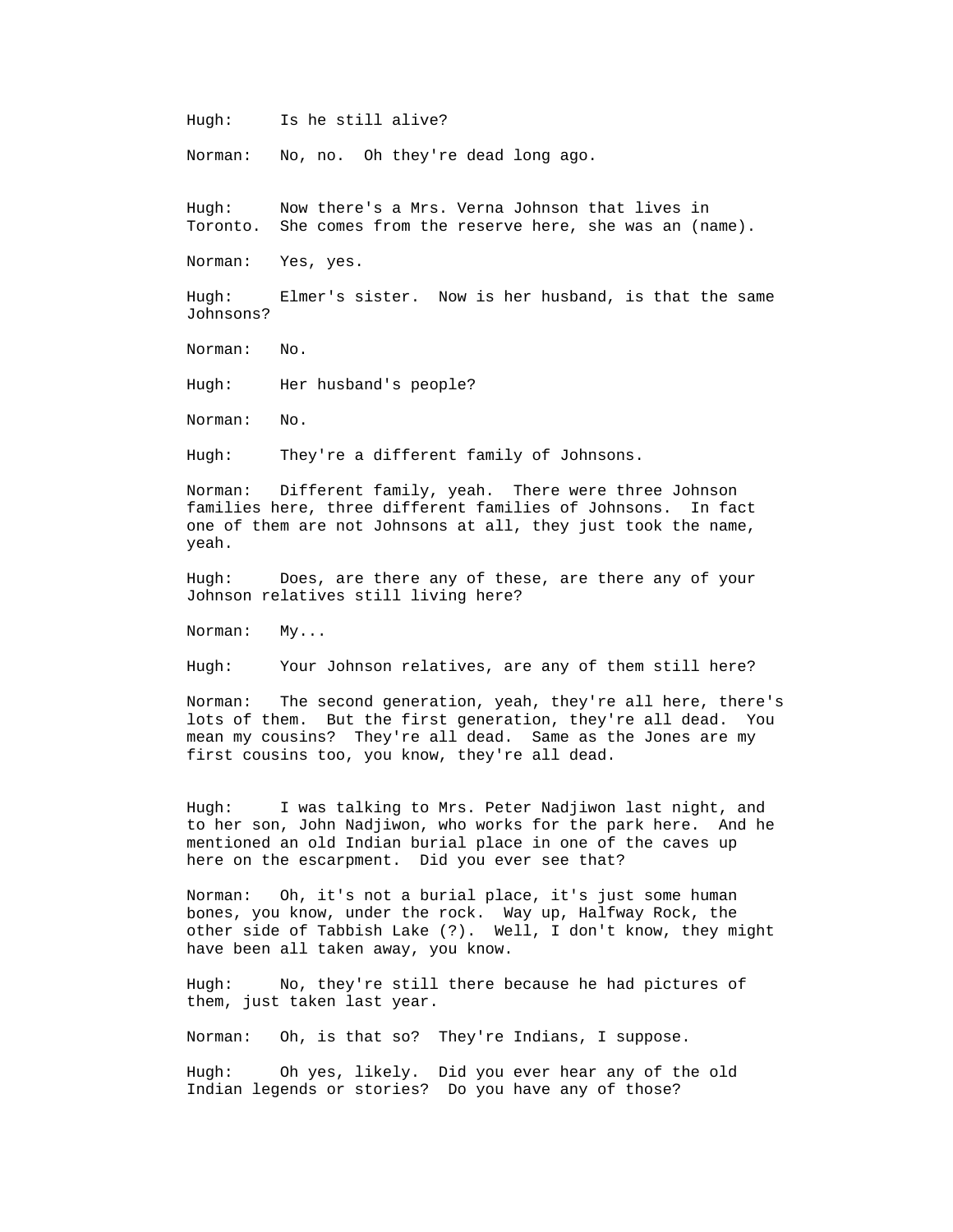Norman: Well, just offhand I couldn't remember anything, I guess.

 Hugh: I just wondered whether you'd know any of the old Indian legends or stories. I suppose you've heard some of them.

 Yeah, but I don't remember any just now, not offhand, you know. Norman:

And you were back to look at the post at La Cloche in 1903 or something?  $H$ ugh:

Norman: 1903, yeah. I was just a young fellow then.

And there wasn't... just some of the buildings left then. Hugh:

> Yeah, they were in good shape. Norman:

Hugh: Were they?

Norman: Yeah. Log buildings.

Hugh: Was there anybody living in them?

Norman: No, no. Not the Hudson's Bay houses. There were still people living there, you know, some Indians living there. That's part of the Indian reserve, that's (inaudible).

McLeod, you've been quite a help. Thanks for giving me the Hugh: Well, this has been an interesting interview, Mr. information.

> I'm sorry I didn't make it more interesting. Norman:

Hugh: Well, it all helps, it all helps.

Norman: See, I never think about what has gone before.

Hugh: Well, you have quite a bit of information, more than some people have.

(END OF SIDE B) (END OF TAPE)

## INDEX

| INDEX TERM                    | IH NUMBER                      | DOC NAME  | DISC # | PAGE #    |
|-------------------------------|--------------------------------|-----------|--------|-----------|
| HUDSON'S BAY COMPANY (H.B.C.) |                                |           |        |           |
| -amalgamation with            | North West Company IH-OA.029.1 | N. MCLEOD | 130    | 3,4       |
| METIS<br>-and the fur trade   | IH-OA.029.1                    | N. MCLEOD | 130    | 5,8,10,13 |